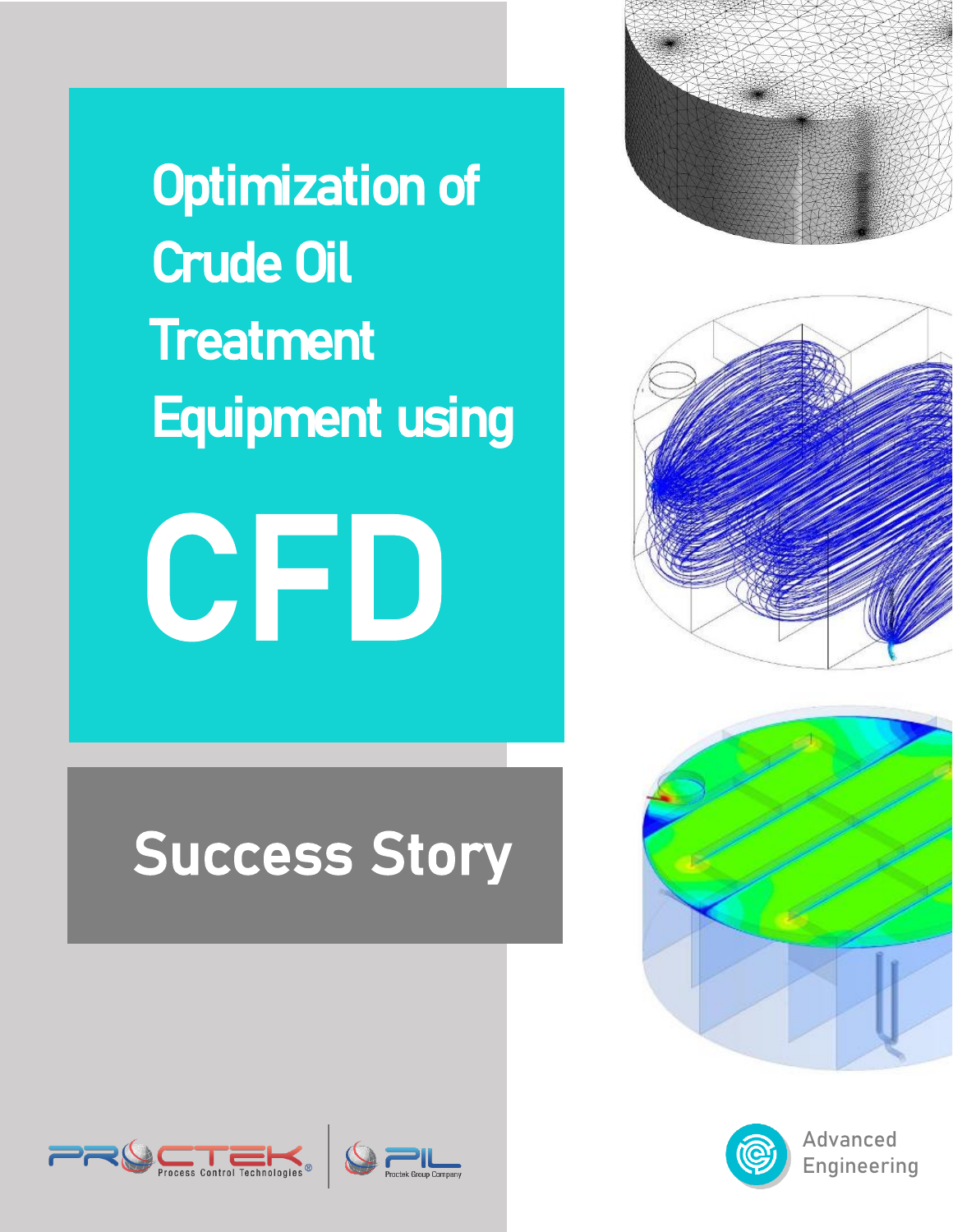

### The Problem

Our client, a major Multinational in the Oil & Gas Sector, with operations in the Magdalena Medio Basin in Colombia, develops the current process for treating crude oil using a Gun Barrel type dehydration equipment, where the crude oil is received directly from the wells, and much of the Crudo-Agua separation process is carried out.

The client requires that the percentage of water cut (BSW) at the outlet of the gun barrel is a maximum of 2%, so that it can then reach the quality of the required sale of 0.5% in a heat treatment equipment.

However, it is not precisely known what the maximum total flow rate the Gun Barrel can handle to meet this condition.

Additionally, according to the equipment design conditions, the equipment's total flow rate is 44,000 Barrels of Fluid per Day (BFPD); however, in the process, only 25,909 BFPD are being treated.